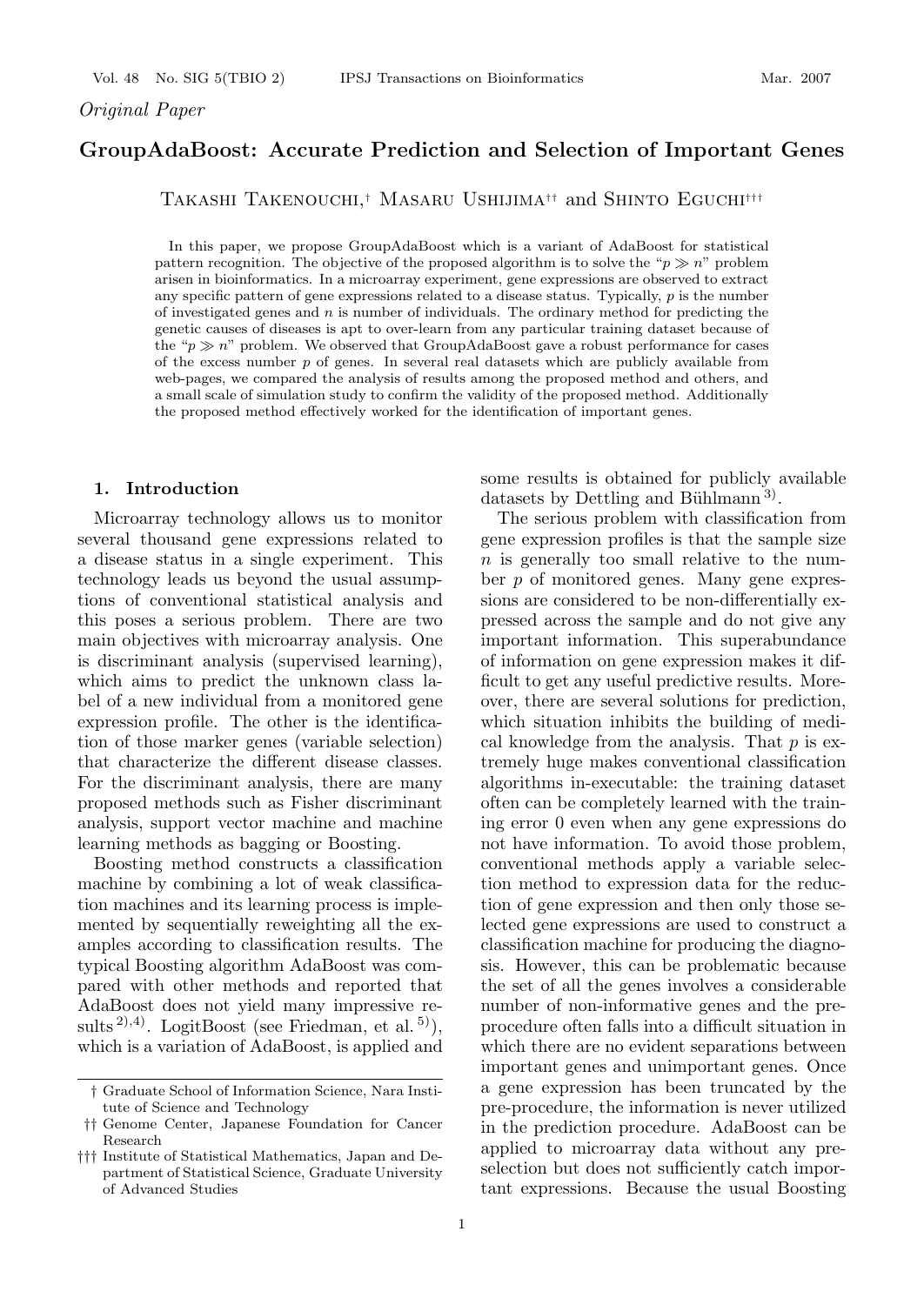method selects the best representative expression as a classification machine in each learning step, the algorithm tends to look over important genes having similar expressions over individuals. For example, in our data analysis, AdaBoost selects only 15 genes for classification of the well-known publicly dataset, Leukemia and this result by AdaBoost gives less information than that of Golub, et al.  $6$ . However in their naive analysis, the set of 50 genes was suggested to have an association with leukemic diseases.

To overcome the above difficulty, we propose a new Boosting algorithm called GroupAdaBoost where the similarity between gene expressions is positively incorporated into AdaBoost. GroupAdaBoost deals with genes having similar performance as a group and enables us to jointly execute a selection of important genes and design of a classification machine without pre-selection. Consequently, GroupAdaBoost can select important genes that are highly influential for the classification of diseases.

#### **2. GroupAdaBoost**

#### **2.1 Framework of Boosting**

We focus on the binary classification problem. See Mclachlan 7) for extensive discussion for classification methods. Let us assume a set of training dataset  $D = \{(\boldsymbol{x}_i, y_i) : i = 1, \dots, n\},\$ where  $x \in \mathbb{R}^p$  is an input vector and  $y \in$  $\{1, -1\}$  is a class label. In our context the input vector  $x$  has expression profiles of  $p$  monitored genes as the components, y represents a disease status of an individual having expression *<sup>x</sup>*. Typically, the sample size n is about several tens, and there are several thousands or larger of monitored genes, p. The aim of the classification problem is to construct a classification machine  $F: \mathbf{x} \to \mathbf{R}$  that minimizes a misclassification error  $Pr(sgn(F(x)) \neq y)$ .

In the context of Boosting, we intentionally use only weak classification machines,  $f(x) \in$  $\{1, -1\}$ . We employ a decision stump as a weak classification machine:

$$
f(\boldsymbol{x};j,b) = \operatorname{sgn}(x_j - b),
$$

where  $j = 1, \dots, p$  and b is a threshold value in a range of the  $j$ -th gene expression profile  $x_j$ . This implies that the classification machine  $f(x, j, b)$  determines the label for an input x whether the quantity of the expression level of *j*-th gene,  $x_j$  is larger than the threshold b or not. The decision stump has a preferable property for analyzing gene expression data: the decision result is dependent on only ranking of the expression levels  $x_j$  and thus the stump is invariant for any kind of monotone transformation in pre-processing such as centralization or log transformation. Let  $\mathcal F$  be a set of weak classification machines.

$$
\mathcal{F} = \{f(\boldsymbol{x};j,b)|j=1,\cdots,p,b\in\mathbf{R}\}.
$$

The Boosting method aims to construct a strong classification machine  $sgn(F_T(\boldsymbol{x}))$  by linearly combining weak classification machines as

$$
F_T(\boldsymbol{x}) = \sum_{t=1}^T \alpha_t f(\boldsymbol{x}; j_t, b_t),\tag{1}
$$

where  $j_t$  is the gene number related in the  $t$ -<br>step and  $h_t$  is the optimized threshold. The step and  $b_t$  is the optimized threshold. The derivation of  $(\alpha_t, j_t, b_t)$  will be given in a subsequent discussion. This discriminant function is viewed as a weighted majority vote of stumps associated with  $T$  gene expressions and an absolute value of  $F_T(\mathbf{x})$  represents a degree of confidence concerned with the classification of *x*. The prediction of label is decided by the sign of  $F_T(x)$ . A typical Boosting algorithm is AdaBoost, which is derived from a sequential minimization of the exponential loss function

$$
L_{\exp}(F) = \frac{1}{n} \sum_{i=1}^{n} \exp(-F(\boldsymbol{x}_i)y_i).
$$
 (2)

We note that, if in the *i*-th example  $F(\mathbf{x}_i)$  has<br>the same sign as  $y_i$  it gives less influence for the the same sign as  $y_i$ , it gives less influence for the exponential loss than that with distinct sign. Thus the minimization of  $L_{\text{exp}}(F)$  with respect to  $F$  qualitatively aims at matching the signs of  $y_i$  and  $F(x_i)$  over the training dataset. AdaBoost works efficiently for usual classification problems but is not appropriate for gene expression datasets. In the present dataset, there are too many feature variables comparing with n and some of these have similar information. Because AdaBoost selects only one variable in one step, other variables with similar information are abandoned. To overcome this problem, we propose GroupAdaBoost, as a simple modification of AdaBoost in a learning step. We will demonstrate its performance using real datasets, and discuss the theoretical considerations.

#### **2.2 GroupAdaBoost Algorithm**

In this section, we introduce the algorithm GroupAdaBoost. For this, we overview the learning step of algorithm of AdaBoost, which consists of the following three procedures and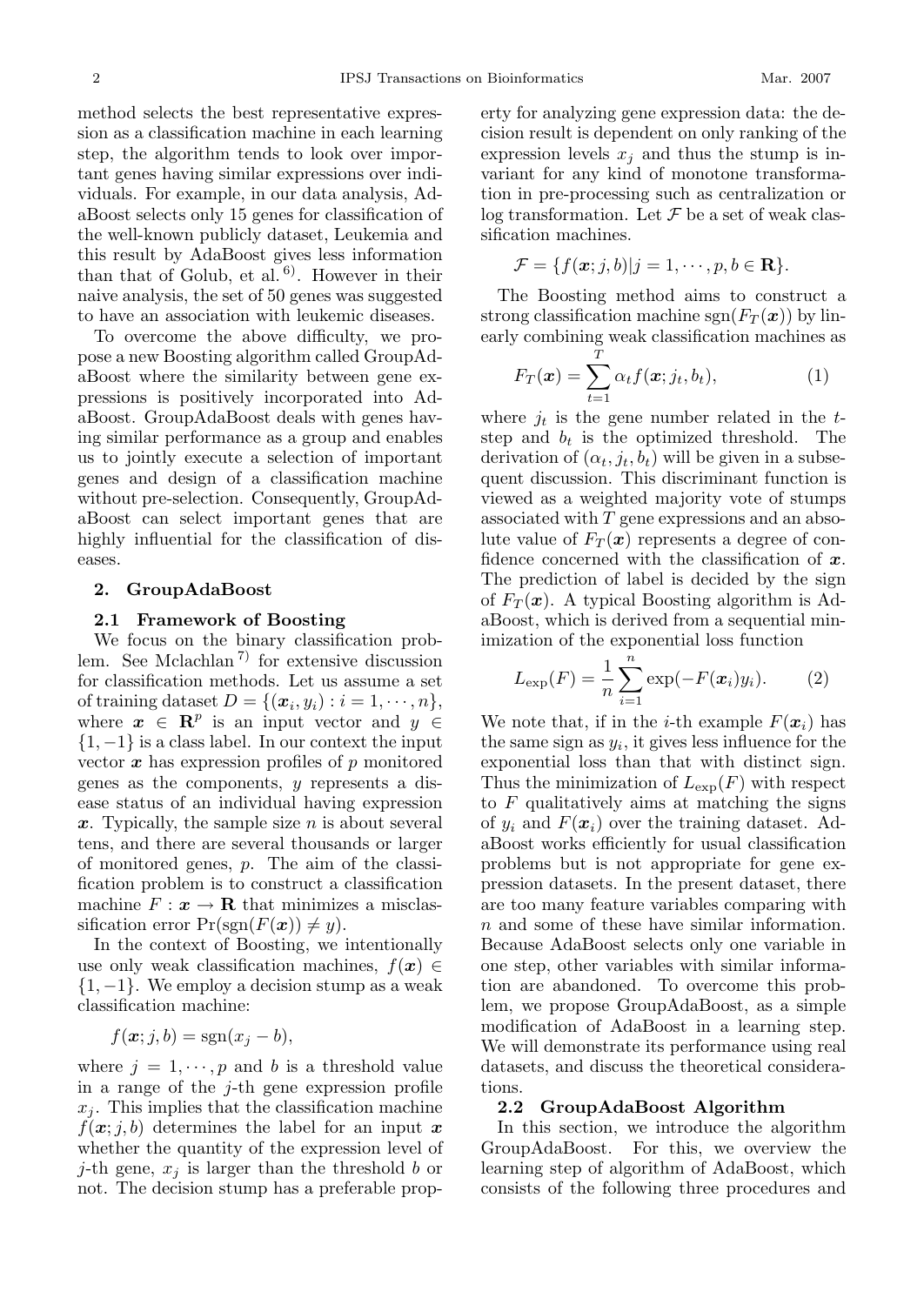is proceeded by a sequentially updated weight distribution for examples. At first, the algorithm selects the best weak classification machine having minimum weighted error rate. Secondly, a coefficient for the selected classification machine is calculated according to the performance of the selected machine. Thirdly, the weight distribution is updated as putting a high weight into only misclassified examples. These three procedures are updated and finally provide the discriminant function (1). Let us define GroupAdaBoost we propose. It follows almost the same procedures except for the first procedure. AdaBoost selects the best machine in terms of weighted error rates, whereas GroupAdaBoost selects a group of G classification machines as follows.

GroupAdaBoost $(G)$ <br>(1) Set the initial co

- (1) Set the initial condition as  $w_1(i) = \frac{1}{n}$  and  $F_0(x) = 0$  $F_0(x) = 0.$
- $(2)$  For  $t = 1, \dots, T$ .

(a) Select a weak machine for the  $j$ -th gene as

$$
f_t(x_j; b_j) = \operatorname*{argmin}_{f \in \mathcal{F}_j} \varepsilon_t(f),
$$

where  $\mathcal{F}_j = \{f(x_j; b); b \in \mathbf{R}\}\$ is a set of weak classification machines associated with j-th gene and  $\varepsilon_t(f)$  is a weighted error rate,  $\boldsymbol{v}$ 

$$
\varepsilon_t(f) = \sum_{i=1}^{\infty} w_t(i) \mathbf{I}(f(\mathbf{x}_i) \neq y_i).
$$

Note that the threshold value  $b_j$  depends on the step number t. From a sepends on the step number  $t$ . From a sequence of weak machines  $\{f_t(x_1; b_1), \cdots, f_t(x_n)\}$  $f_t(x_p; b_p)$ , extract G weak classification machines in the order of their weighted error rate, with the smallest first,

 ${f_t(x_{(1)}; b_{(1)}), \cdots, f_t(x_{(G)}; b_{(G)})},$ 

where the subscript  $(g)$  denotes the gene number of the g-th smaller weighted error rate. Thus, this is a group of the  $G$  bestweighted error rates.

(b) For the extracted weak classification machine,  $f_t(x_{(q)}; b_{(q)})(g = 1, \dots, G)$ , calculate the coefficient

$$
\alpha_{t,(g)} = \frac{1}{2} \log \frac{1 - \varepsilon_t(f_t(\cdot; b_{(g)}))}{\varepsilon_t(f_t(\cdot; b_{(g)}))},
$$

and construct the t-th machine as

$$
\bar{f}_t(\bm{x}) = \frac{1}{G} \sum_{g=1}^G \alpha_{t,(g)} f_t(x_{(g)}; b_{(g)}).
$$

(c) Update a weight distribution as

$$
w_{t+1}(i) = \frac{w_t(i) \exp(-\bar{f}_t(\bm{x}_i) y_i)}{Z_t},
$$

where

$$
Z_t = \sum_{i=1}^n w_t(i) \exp(-\bar{f}_t(\boldsymbol{x}_i) y_i),
$$

 $i=1$ <br>and update the discriminant function as  $F_t(\bm{x}) = F_{t-1}(\bm{x}) + \bar{f}_t(\bm{x}).$ 

( 3 ) Output the function

$$
F_T(\boldsymbol{x}) = \sum_{t=1}^r \bar{f}_t(\boldsymbol{x}).
$$

If we set  $G = 1$ , then GroupAdaBoost reduces<br>to the usual AdaBoost analysis. In the first to the usual AdaBoost analysis. In the first procedure, GroupAdaBoost can be expected to catch a group of classification machines having similar properties or equivalent genes comparable with the best machine. The constant, G, is typically determined to be a number required by medical information and the number within several tens is appropriate in our analysis. Alternatively, we can choose classification machines by other measures, for example, from a range of weighted error rates. The coefficient  $\alpha_{t,(g)}$  calculated in the procedure (b) is the same with AdaBoost and becomes higher as the weighted error rate gets lower. The discriminant function,  $f_t(x)$  of step t is constructed for the weighted majority vote. The sign of  $f_t(x)$ means a predicted label for the input *x*, and the absolute value of  $f_t(x)$  represents a confidence of classification. In the procedure (c), the weight distribution is updated according to classification results and its confidences. A weight of an example with a high confidence is exponentially updated but its update is moderated if  $f_t(x)$  has a low confidence. By this update rule, GroupAdaBoost sequentially reinforces the discriminant function  $F_t(\mathbf{x})$ . As a result, GroupAdaBoost jointly executes accurate classification and efficient correction of important gene expressions.

## **2.3 Loss Function Related with GroupAdaBoost**

We now consider a relation between the GroupAdaBoost algorithm and the exponential loss function (2). Procedures of GroupAdaBoost are derived from a approximate minimization of the exponential loss function while procedures of AdaBoost are derived from exactly sequential minimization. Let us assume that we obtain the discriminant function  $F_{t-1}(\boldsymbol{x})$  and consider an update from  $F_{t-1}(\boldsymbol{x})$ to  $F_t(\boldsymbol{x})$ , where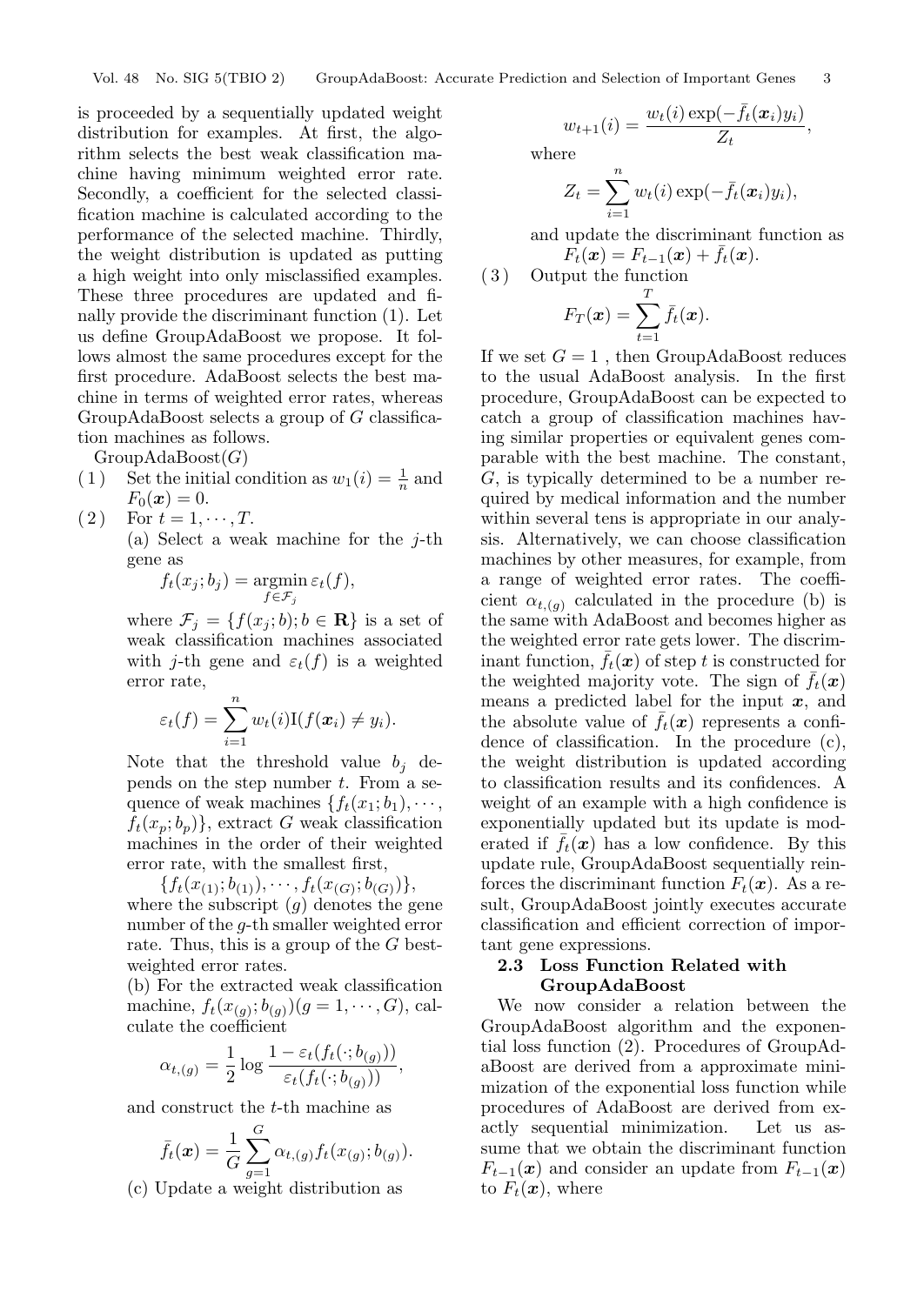$$
F_t(\mathbf{x})
$$
  
=  $F_{t-1}(\mathbf{x}) + \frac{1}{G} \sum_{g=1}^{G} \alpha_{t,(g)} f_t(x_{(g)}; b_{(g)})$ . (3)  
From the convexity of the exponential function,

we obtain the following inequality:

$$
L_{exp}(F_t)
$$
  
\n
$$
\leq \frac{1}{G} \sum_{g=1}^{G} L_{exp}(F_{t-1} + \alpha_{t,(g)} f_t(x_{(g)}; b_{(g)}))
$$
  
\n
$$
\leq L_{exp}(F_{t-1}). \tag{4}
$$

This shows that the loss function monotonically decreases by the update (3). A minimizer of the exponential function is equivalent to the Bayes rule which is the optimal discriminant function and minimizes the naive error rate. See Murata, et al.<sup>8)</sup> for detailed discussion. GroupAdaBoost approximately minimizes the exponential loss function that is updated by a set of weak classification machines. Note that GroupAdaBoost does not directly minimize  $L_{exp}(F)$ .

### **2.4 Score of a Gene**

When the discriminant function  $F_T(x)$  is obtained, we define a score for  $x_j$  associated with the  $i$ -th gene as

$$
\frac{1}{T} \sum_{t=1}^{T} \sum_{g=1}^{G} \mathcal{I}((g) = j) \alpha_{t,(g)}.
$$
 (5)

Note that the number  $(g)$  defined in step (a) of<br>the algorithm in Section 2.2 implicitly depends the algorithm in Section 2.2 implicitly depends on t. The score value implies the contribution of classification machines associated with the  $i$ -th gene expression per one step or total confidence of j-th gene expression. In Section 3.5, we will discuss a selection of important genes based on the score.

### **2.5 Choice of the Learning Step Number**

GroupAdaBoost and any other Boosting method, including LogitBoost, are apt to overfit the training dataset unless the algorithm is stopped at an appropriate step. See Takenouchi and Eguchi<sup>9)</sup>. Thus, the number of learning steps  $T$  should be estimated. If we had sufficient examples, we could set aside a test dataset and use it to assess the performance of a method. Now the sample size  $n$  of gene expression dataset is typically small compared with  $p$ , we employ a K-fold cross validation technique. If we set  $K = n$ , this reduces to the leave one out cross validation employed in many data analysis. But the leave one out cross validation

does not work well as an estimator of the generalization error, we use another value of  $K$ , typically 10 as in Ambroise and McLachlan<sup>1)</sup>.

First, we divide the training dataset into  $K$ roughly equal-sized sets  $D_1, \dots, D_K$  in which each  $D_k$  is a subset of D and satisfies  $D =$  $D_1 \cup \cdots \cup D_K$  and  $D_j \cap D_k = \emptyset$  for any different  $j, k \in \{1, \dots, K\}$ . Second, we run GroupAdaBoost on the dataset without <sup>D</sup>*k* and construct the classification machines  $F_t^{(-k)}(x)$  $t_t^{(-\kappa)}(x)$  $(t = 1, \dots, T)$ . We calculate the misclassifica-<br>tion rate  $e^{(F^{(-k)} \cdot D_k)}$  on  $D_k$  and do this for tion rate  $\epsilon(F_t^{(-k)}; D_k)$  on  $D_k$  and do this for  $k = 1, \dots, K$  Finally we compute the cross  $k = 1, \cdots, K$ . Finally, we compute the cross validation error at step  $t$  by averaging the  $K$ estimates of misclassification rate as

$$
\epsilon(t) = \frac{1}{K} \sum_{k=1}^{K} \epsilon(F_t^{(-k)}; D_k).
$$

Note that, if we set  $K = n$ , the above method<br>means the leave one out cross-validation. An means the leave one out cross-validation. An optimal learning step is determined as a point that minimizes  $\epsilon(t)$ .

## **2.6 Experiment with a Synthetic Dataset**

In this subsection, we investigate the performance of GroupAdaBoost with a synthetic dataset. In particular, we want to investigate the relationship between the number of groups, G, and a number of feature vectors giving important information. Assume that the feature vector  $x$  is uniformly distributed on  $[-1, 1]^p$  and the conditional probability of  $y$  is in the logistic model,

$$
p(y|\mathbf{x}) = \frac{1}{1 + \exp(-2yF^*(\mathbf{x}))},\tag{6}
$$

where  $F^*(x) = F^1(x) + F^0(x)$  and

$$
F^{1}(\boldsymbol{x}) = \sum_{s=1}^{u} 10x_{s},
$$

$$
F^{0}(\boldsymbol{x}) = \sum_{s=u+1}^{p} \frac{0.1}{p} x_{s}.
$$

Under the above setting, the Bayes rule of (6) is  $F^*(x)$  and is mainly influenced by  $F^1(x)$ because the rule is determined by the sign of  $F^*(x)$ . See McLachlan<sup>7</sup> for detail discussion for Bayes rule. Now, let us consider the relationship between  $u$  and  $G$ . We generated 20 sets of training datasets containing 50 examples and a test dataset containing 2000 examples for  $p = 1000$ ,  $u = 10, 20, 50$ . The number of learning steps  $T$  is estimated by the 10-fold cross-validation with each training dataset for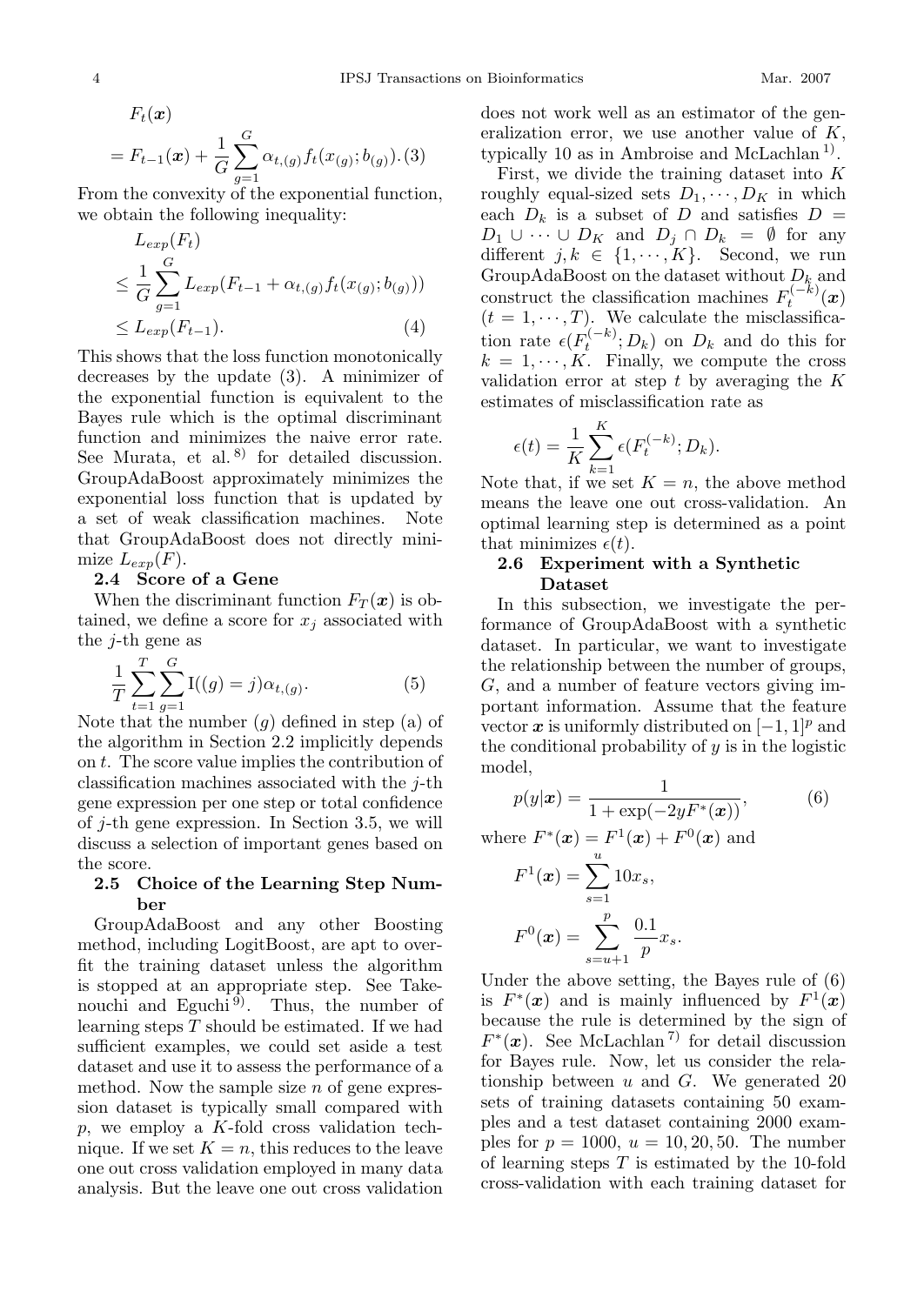

**Fig. 1** The difference in the mean cross-validation error rate against *G*. The level 0 corresponds to AdaBoost. The dataset was generated by (6) and the dimension *p* of feature vector was 1000.

the fixed G. **Figure 1** shows the result. Differences in the cross-validation error rate between AdaBoost and GroupAdaBoost for fixed  $G$  are shown in the figure. The level  $0$  indicates AdaBoost; if lines are under the level 0, then GroupAdaBoost is superior to AdaBoost. If we appropriately choose G, GroupAdaBoost is superior to AdaBoost. We could observe that the number G that minimizes the cross-validation error is near to the number  $u$  of influential feature variables.

## **3. Results**

We applied GroupAdaBoost to three publicly available real datasets. A preliminary experimental analysis was performed in Takenouchi, et al. 10). The test error rate was estimated from the 10-fold cross-validation. Note that the stopping parameter  $T$  was also determined by the 10-fold cross-validation for a dataset without validation examples. Consequently, we performed two sequences of cross-validations: one was to estimate the generalization performance of GroupAdaBoost, and the other was to estimate the optimal stopping point T.

### **3.1 Leukemia**

We explored the performance of our method on a leukemia dataset. This dataset contains gene expression data from patients suffering from acute lymphoblastic leukemia (ALL) or acute myeloid leukemia (AML). The dataset consisted of 72 observations and a feature vector *x* containing 7129 variables. More information about this dataset can be found in Golub, et al.  $^{6}$ .



**Fig. 2** The mean of 10-fold cross-validation error rate against *G* for the leukemia dataset. The point  $G = 1$  indicates AdaBoost.



**Fig. 3** The mean of 10-fold cross-validation error rate against *G* for colon datasets. The point  $G = 1$ indicates AdaBoost.

## **3.2 Colon**

This dataset contains 2000 gene expressions of 62 patients, with 40 tumor and 22 normal colon tissues, measured using Affymetrix gene chip technology. This dataset is available at http://microarray.princeton.edu/oncology/.

### **3.3 Estrogen**

This dataset monitors 7129 genes in 49 breast tumor samples. The dataset is available at http://mgm.duke.edu/genome/dna micro/ work/ and was obtained using Affymetrix gene chip technology. The label describes the status of the estrogen receptor (ER), in which 25 samples are positive (ER+) and 24 are negative  $(ER-)$ .

#### **3.4 Discussion**

The 10-fold cross-validation error rate against G for each dataset, is shown in **Fig. 2**, **Fig. 3** and **Fig. 4**, respectively. We observed that the validation error rate was minimized at a rela-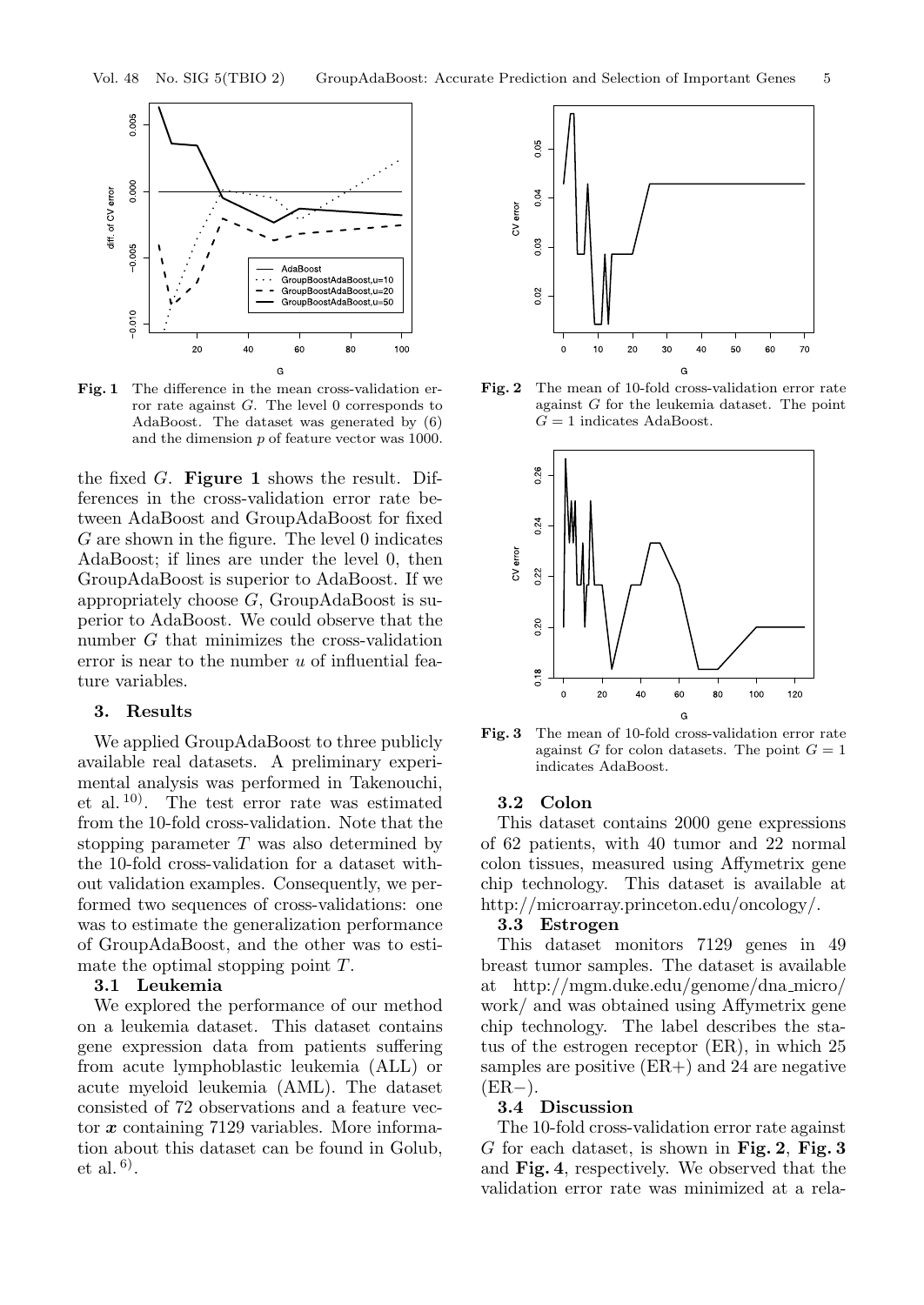

**Fig. 4** The mean of 10-fold cross-validation error rate against *G* for estrogen datasets. The point  $G =$ 1 indicates AdaBoost.

tively large G for all datasets. We also observed that the mean training error is minimized near  $G = 1$ , which supports AdaBoost or GroupAdaBoost with a small G. We observed that AdaBoost apt to fall into over-learning; GroupAdaBoost escapes from the over-learning thanks to the improved step in the algorithm. Note that an extremely large G also loads to over-learning and G of several tens seems to be appropriate. GroupAdaBoost worked much better than AdaBoost in the sense of the estimated test error and this result is comparable to that of Dettling and Bühlmann<sup>3)</sup>, using the intensive preselection of genes. For the leukemia dataset, GroupAdaBoost wrongly classified only one example through the validation process.

### **3.5 Selection of Important Genes**

Another objective of this paper was to select important genes as the weak learners. To verify the importance of selected genes, we refer to the original papers. Here, we discuss only the leukemia and estrogen datasets because there was no detailed information for important genes for the colon dataset in the original paper.

**Table 1** and **Table 2** show the list of the top 30 genes for the leukemia and estrogen datasets identified by GroupAdaBoost with the highest score. The score for the classification machine is defined in Eq. (5) and we averaged over 10 classification machines, obtained by 10-fold cross validation.

For the leukemia dataset, we refer to Golub, et al.  $6$ ) who showed 50 genes as informative genes which were most closely correlated with AML-ALL class distinction. Twelve genes in Table 1 are listed in Golub, et al.  $6$ . In particular, the genes CD33 and MB-1 are known to be

**Table 1** Top 30 genes associated with disease from the leukemia dataset. The "∗" marked genes are also listed in 50 informative genes in Golub, et al.<sup> $6$ </sup>. Gene names or symbols used in Golub, et al.  $6$  are written in parentheses.

| GenBank ID | Gene Symbol       |
|------------|-------------------|
| D88422     | <b>CSTA</b>       |
| J05243     | SPTAN1            |
| M11722     | <b>DNTTT</b>      |
| M23197*    | CD33 (CD33)       |
| $M27891*$  | CST3 (Cystatin C) |
| M31166     | $TSG-14$          |
| M31303*    | STMN1 (Op18)      |
| M63379     | $TRPM-2$          |
| M68891     | GATA <sub>2</sub> |
| M84526*    | ADN (Adipsin)     |
| M92287*    | CCND3 (CCND3)     |
| M96326*    | AZU1 (Azurocidin) |
| $U05259*$  | $CD79A (MB-1)$    |
| U46499     | MGST1             |
| U88047     | DRIL1             |
| X62320     | $_{\rm GRN}$      |
| X62654     | CD63              |
| X90858     | UPP1              |
| X95735*    | ZYX (Zyxin)       |
| Y07604     | NME4              |
| J02783     | P4HB              |
| $U22376*$  | $MYB$ (C-myb)     |
| L07807     | DNM1              |
| L09209     | APLP <sub>2</sub> |
| M83652*    | PFC (Properdin)   |
| M83667     | <b>CEBPD</b>      |
| $X85116*$  | STOM (Epb72)      |
| U49020     | MEF2A             |
| L11672     | ZNF91             |
| M31523*    | TCF3 (E2A)        |

useful in distinguishing lymphoid from myeloid lineage cells, and so the genes likely to be associated with ALL-AML can be distinguished.

For the estrogen dataset, we refer to West, et al.<sup>11)</sup> who showed the list of the 40 genes most highly correlated with ER status. Fifteen genes in Table 2 are also listed in Table 1 of West, et al.  $11$ , and 8 genes are in the protein synthetic pathway of ER or are involved in ER itself. For example, pS2, LIV-1, and GATA3 have already been reported to have a relationship with ER status in several articles.

Therefore, we can confirm that many important genes are included in our lists through the use of GroupAdaBoost. Thus, important genes can be selected accurately as those effective for sample classification.

## **4. Conclusions**

We have proposed the new algorithm GroupAdaBoost for analyzing microarray problems under the difficult situation " $p \gg n$ ". The performance of the algorithm has been explored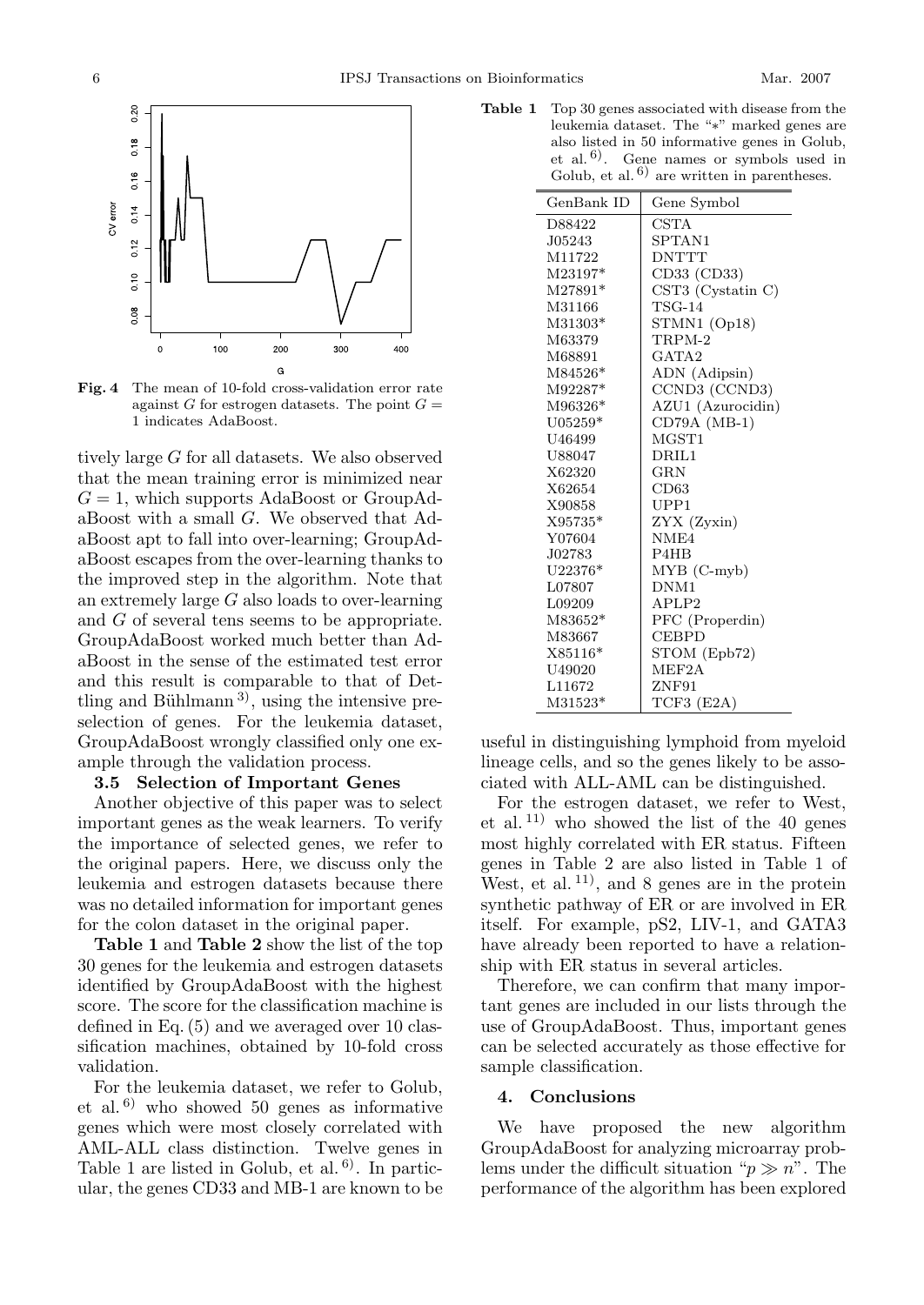**Table 2** Top 30 genes associated with disease from the estrogen dataset. The marked genes are in the 40 genes list which are correlated with ER status, and the "∗∗" marked genes are in the protein synthetic pathway of ER or are involved in ER itself. Gene symbols used in West, et al.  $^{11)}$  are written in parentheses.

| GenBank ID | Gene Symbol         |
|------------|---------------------|
| D38437*    | PMS2L3 (PMS2L3)     |
| J03778**   | MAPT (MAPT)         |
| J03827     | NSEP1               |
| L08044**   | TFF3 (TFF3)         |
| L12535     | RSU-1               |
| L17131     | HMGA1               |
| L26336     | HSPA2               |
| L40401     | ZAP128              |
| M29874*    | CYP2B6 (CYP2B)      |
| M33493     | TPSB2               |
| M99701     | TCEAL1/TCEAL3       |
| U05340     | CDC20               |
| U07919     | ALDH1A3             |
| $U09770*$  | CRIP1 (CRIP1)       |
| $U22376**$ | MYB (MYB)           |
| U41060**   | $SLC39A6$ (LIV-1)   |
| U42408     | LAD1                |
| U79293*    | Clone 23948 $(N/A)$ |
| X03635**   | ESR1 (ESR1)         |
| X13238*    | COX6C (COX6C)       |
| X17059*    | NAT1 (NAT1)         |
| X52003**   | TFF1(pS2)           |
| X52947     | GJA1                |
| X55037**   | GATA3 (GATA3)       |
| X58072**   | GATA3 (GATA3)       |
| X76180     | SCNN1A              |
| X83425     | LU                  |
| X87176     | HSD17B4             |
| X87212*    | CTSC (CTSC)         |
| Z48633     | N/A                 |

with publicly available real datasets and synthetic datasets. We observed that GroupAdaBoost overcomes the sensitivity of the preselection of genes and has a high generalization ability by applying the adaptive selection of tuning parameters. Additionally, the grouping and selection of weak classification machines by GroupAdaBoost effectively worked for the identification of important genes.

**Acknowledgments** A part of work was supported by Transdisciplinary Research Integration Center, Research Organization of Information and Systems.

#### **References**

- 1) Ambroise, C. and McLachlan, G.J.: Selection bias in gene extraction on the basis of microarray gene-expression data, *PNAS*, Vol.99, pp.6562–6566 (2002).
- 2) Ben-Dor, A., Bruhn, L., Friedman, N., Nachman, J., Schummer, M. and Yakhini, Z.:

Tissue classification with gene expression profiles, *Journal of Computational Biology*, Vol.7, pp.559–583 (2000).

- 3) Dettling, M. and Bühlmann, P.: Boosting for tumor classification with gene expression data, *Bioinformatics*, Vol.19, pp.1061–1069 (2003).
- 4) Dudoit, S., Fridlyand, J. and Speed, T.: Comparison of discrimination methods for the classification of tumors using gene expression data, *Journal of the American Statistical Association*, Vol.97, pp.77–87 (2002).
- 5) Friedman, J.H., Hastie, T. and Tibshirani, R.: Additive logistic regression: A statistical view of boosting, *Annals of Statistics*, Vol.28, pp.337–407 (2000).
- 6) Golub, T.R., Slonim, D.K., Tamayo, P., Huard, C., Gaasenbeek, M., Mesirov, J.P., Coller, H., Loh, M.L., Downing, J.R., Caligiuri, M.A., Bloomfield, C.D. and Lander, E.S.: Molecular classification of cancer: class discovery and class prediction by gene expression monitoring, *Science*, Vol.286, pp.531–537 (1999).
- 7) McLachlan, G.J.: *Discriminant analysis and statistical pattern recognition*, Wiley, New York (1992).
- 8) Murata, N., Takenouchi, T., Kanamori, T. and Eguchi, S.: Information geometry of *U*boost and bregman divergence, *Neural Computation*, Vol.16, pp.1437–1481 (2004).
- 9) Takenouchi, T. and Eguchi, S.: Robustifying AdaBoost by adding the naive error rate, *Neural Computation*, Vol.16, pp.767–787 (2004).
- 10) Takenouchi, T., Ushijima, M, and Eguchi, S.: GroupAdaBoost for selecting important genes, In *BIBE 2005*, IEEE Computer Society, pp.218–221 (2005).
- 11) West, M., Blanchette, C., Dressman, H., Huang, E., Ishida, S., Spang, R., Zuzan, H., Olson, J.A., Marks, J.R. and Nevins, J.R.: Predicting the clinical status of human breast cancer by using gene expression profiles, *PNAS*, Vol.98, pp.11462–11467 (2001).

(Received July 31, 2006) (Accepted September 27, 2006)

(Communicated by *Tetsuo Shibuya*)